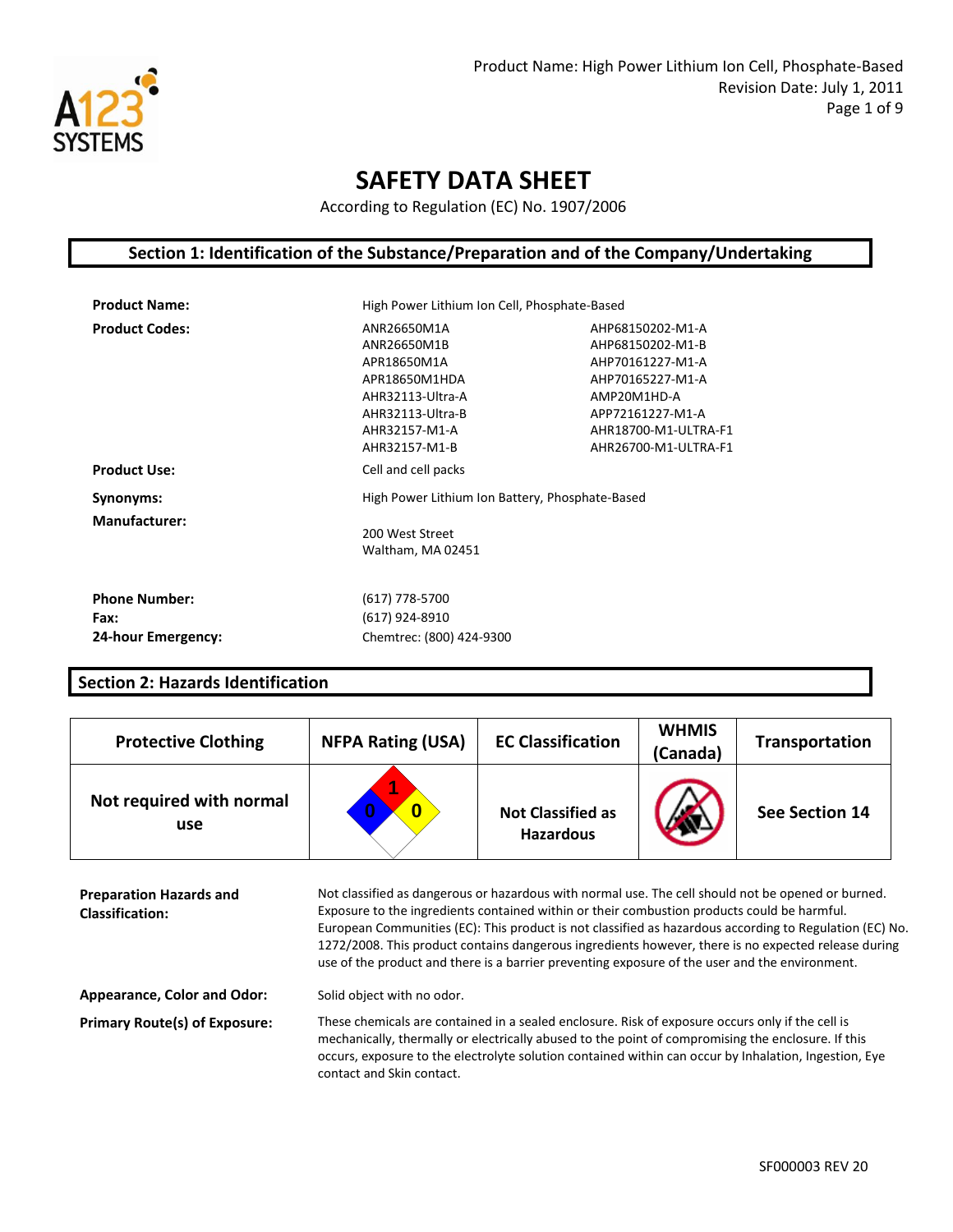

According to Regulation (EC) No. 1907/2006

#### **Section 2: Hazards Identification, continued**

| <b>Potential Health Effects:</b>                     | ACUTE (short term): see Section 8 for exposure controls                                                                                                                                                          |
|------------------------------------------------------|------------------------------------------------------------------------------------------------------------------------------------------------------------------------------------------------------------------|
|                                                      | In the event that this cell has been ruptured, the electrolyte solution contained within<br>the cell would be corrosive and can cause burns to skin and eyes.                                                    |
| Inhalation:                                          | Inhalation of materials from a sealed cell is not an expected route of exposure.<br>Vapors or mists from a ruptured cell may cause respiratory irritation.                                                       |
| Ingestion:                                           | Swallowing of materials from a sealed cell is not an expected route of exposure.<br>Swallowing the contents of an open cell can cause serious chemical burns of mouth,<br>esophagus, and gastrointestinal tract. |
| Skin:                                                | Contact between the cell and skin will not cause any harm. Skin contact with contents<br>of an open cell can cause severe irritation or burns to the skin.                                                       |
| Eye:                                                 | Contact between the cell and the eye will not cause any harm. Eye contact with<br>contents of an open cell can cause severe irritation or burns to the eye.                                                      |
|                                                      | CHRONIC (long term): see Section 11 for additional toxicological data                                                                                                                                            |
|                                                      | Not applicable                                                                                                                                                                                                   |
| <b>Medical Conditions Aggravated by</b><br>Exposure: | Not available                                                                                                                                                                                                    |
| <b>Interactions With Other Chemicals:</b>            | Immersion in high conductivity liquids may cause corrosion and breaching of the cell<br>enclosure.                                                                                                               |
| <b>Potential Environmental Effects:</b>              | Not available                                                                                                                                                                                                    |

### **Section 3: Composition/Information on Ingredients**

As a solid, manufactured article, exposure to hazardous ingredients is not expected with normal use.

USA: This cell is an article pursuant to 29 CFR 1910.1200 and, as such, is not subject to the OSHA Hazard Communication Standard requirement. The information contained in this Material Safety Data Sheet contains valuable information critical to the safe handling and proper use of the product. This SDS should be retained and available for employees and other users of this product.

Canada: This is not a controlled product under WHMIS. This product meets the definition of a "manufactured article" and is not subject to the regulations of the Hazardous Products Act.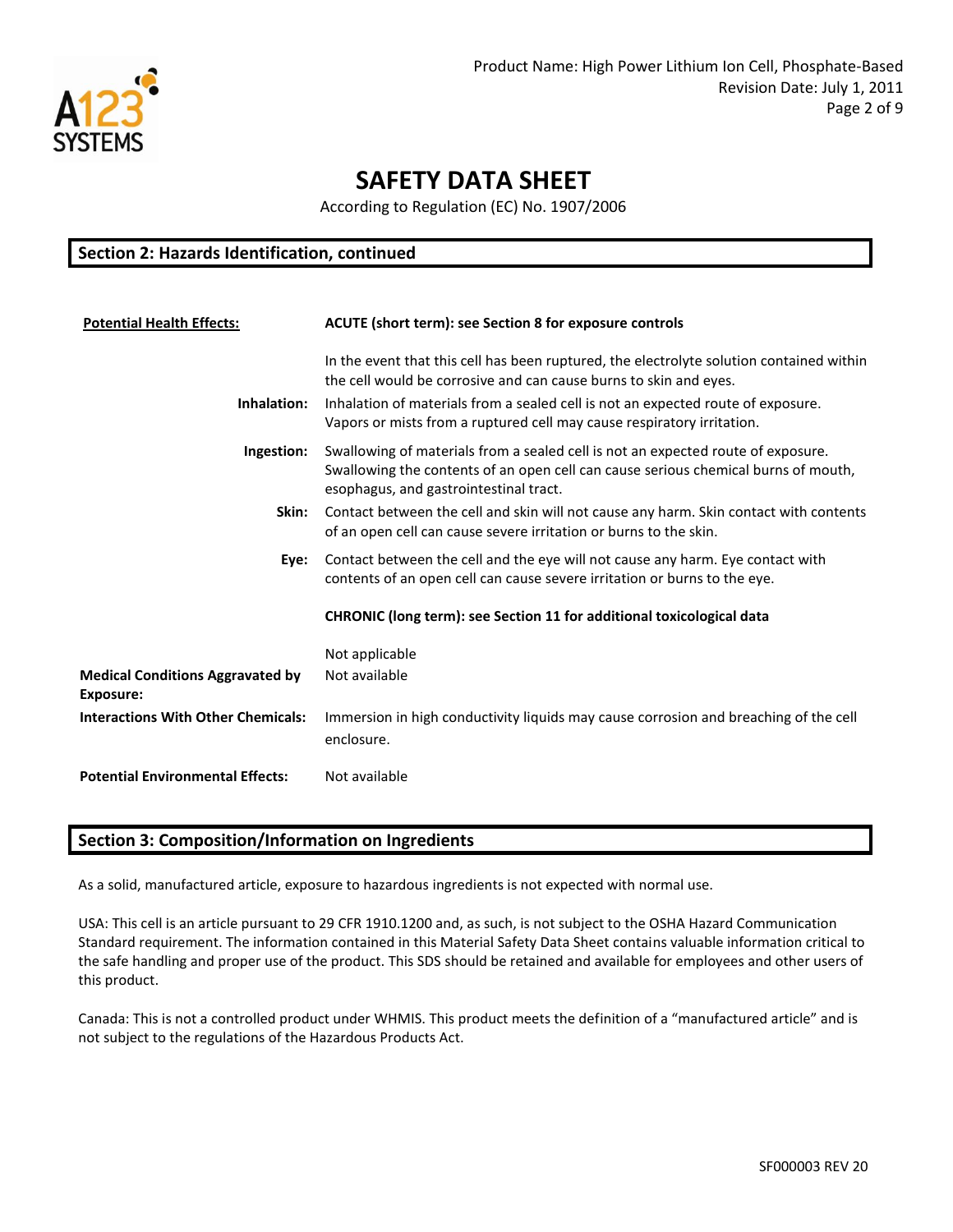

According to Regulation (EC) No. 1907/2006

| <b>Section 4: First Aid Measures</b> |                                                                                                                                                                                                                                                                                                                                                                                                                                                                                                                                                             |  |
|--------------------------------------|-------------------------------------------------------------------------------------------------------------------------------------------------------------------------------------------------------------------------------------------------------------------------------------------------------------------------------------------------------------------------------------------------------------------------------------------------------------------------------------------------------------------------------------------------------------|--|
| Inhalation:                          | If contents of an opened cell are inhaled, remove source of contamination or move victim to<br>fresh air. Obtain medical advice.                                                                                                                                                                                                                                                                                                                                                                                                                            |  |
| <b>Eye Contact:</b>                  | Contact with the contents of an opened cell can cause burns. If eye contact with contents of an<br>open cell occurs, immediately flush the contaminated eye(s) with lukewarm, gently flowing<br>water for at least 30 minutes while holding the eyelids open. Neutral saline solution may be<br>used as soon as it is available. If necessary, continue flushing during transport to emergency<br>care facility. Take care not to rinse contaminated water into the unaffected eye or onto face.<br>Quickly transport victim to an emergency care facility. |  |
| <b>Skin Contact:</b>                 | Contact with the contents of an opened cell can cause burns. If skin contact with contents of an<br>open cell occurs, as quickly as possible remove contaminated clothing, shoes and leather<br>goods. Immediately flush with lukewarm, gently flowing water for at least 30 minutes. If<br>irritation or pain persists, seek medical attention. Completely decontaminate clothing, shoes<br>and leather goods before reuse or discard.                                                                                                                     |  |
| Ingestion:                           | Contact with the contents of an opened cell can cause burns. If ingestion of contents of an<br>open cell occurs, NEVER give anything by mouth if victim is rapidly losing consciousness, or is<br>unconscious or convulsing. Have victim rinse mouth thoroughly with water. DO NOT INDUCE<br>VOMITING. If vomiting occurs naturally, have victim lean forward to reduce risk of aspiration.<br>Have victim rinse mouth with water again. Quickly transport victim to an emergency care<br>facility.                                                         |  |

### **Section 5: Fire Fighting Measures**

| <b>Flammable Properties:</b>             | Lithium ion batteries contain flammable liquid electrolyte that may vent, ignite<br>and produce sparks when subjected to high temperatures ( $>$ 150 °C (302 °F)),<br>when damaged or abused (e.g., mechanical damage or electrical overcharge).<br>Burning cells can ignite other batteries in close proximity. |
|------------------------------------------|------------------------------------------------------------------------------------------------------------------------------------------------------------------------------------------------------------------------------------------------------------------------------------------------------------------|
| <b>Suitable extinguishing Media:</b>     | Small Fires - Dry chemical, $CO2$ , water spray or regular foam.<br>Large Fires - Water spray, fog or regular foam. Move containers from fire area<br>if you can do it without risk.                                                                                                                             |
| <b>Unsuitable extinguishing Media:</b>   | Not Applicable                                                                                                                                                                                                                                                                                                   |
| <b>Explosion Data:</b>                   |                                                                                                                                                                                                                                                                                                                  |
| <b>Sensitivity to Mechanical Impact:</b> | Extreme mechanical abuse will result in rupture of the individual battery cells.                                                                                                                                                                                                                                 |
| <b>Sensitivity to Static Discharge:</b>  | Electrostatic discharges imposed directly on the spilled electrolyte may start<br>combustion.                                                                                                                                                                                                                    |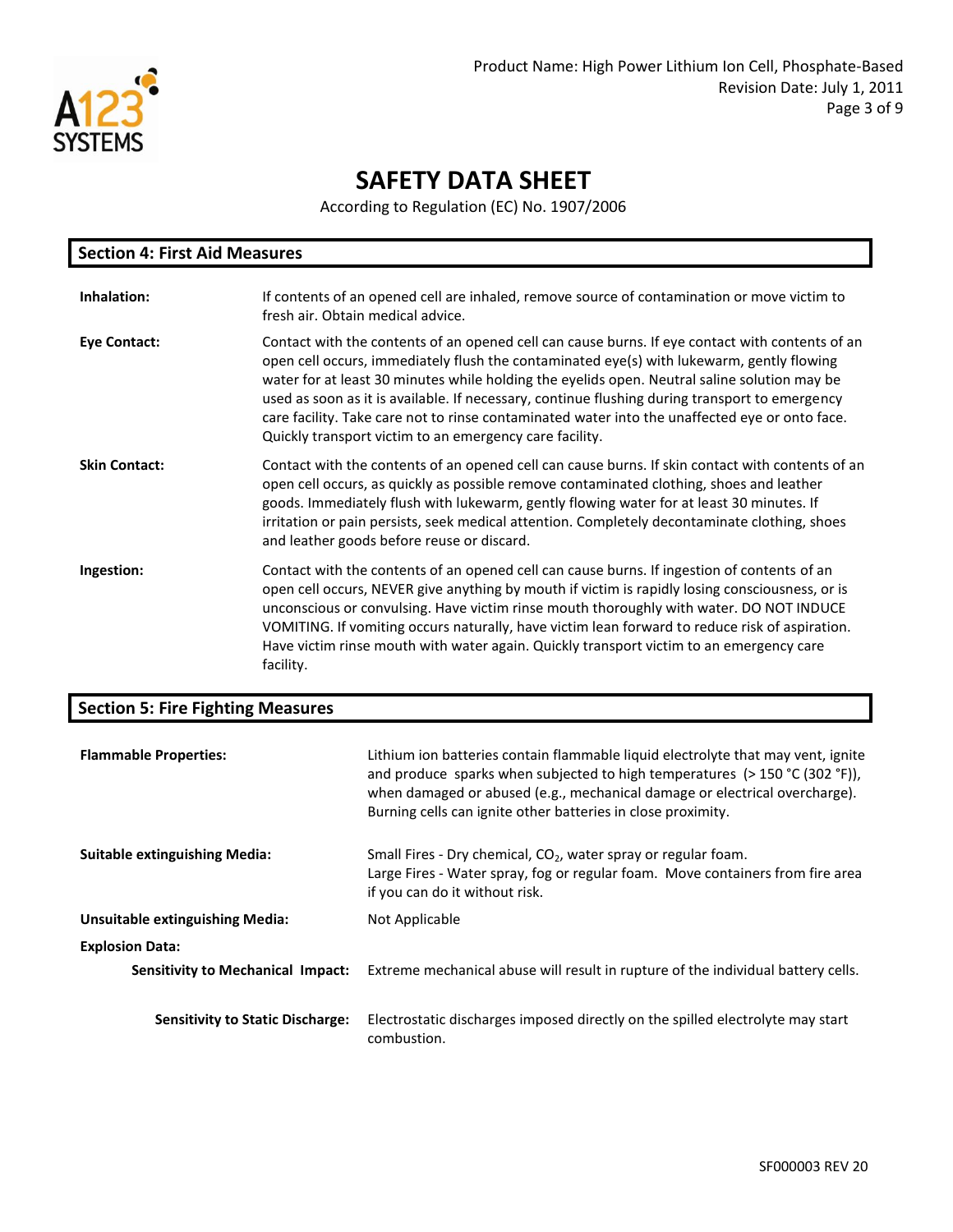

According to Regulation (EC) No. 1907/2006

| <b>Section 5: Fire Fighting Measures, continued</b>              |                                                                                                                                                                                                                                                                                                                                                                               |  |
|------------------------------------------------------------------|-------------------------------------------------------------------------------------------------------------------------------------------------------------------------------------------------------------------------------------------------------------------------------------------------------------------------------------------------------------------------------|--|
| Specific Hazards arising from the<br><b>Chemical:</b>            | The interaction of water or water vapor and exposed lithium<br>hexafluorophosphate (Li PF6) may result in the generation of hydrogen and<br>hydrogen fluoride (HF) gas.<br>Contact with battery electrolyte may be irritating to skin, eyes and mucous<br>membranes. Fire will produce irritating, corrosive and/or toxic gases. Fumes<br>may cause dizziness or suffocation. |  |
| <b>Protective Equipment and precautions</b><br>for firefighters: | Wear positive pressure self-contained breathing apparatus (SCBA).<br>Structural firefighters' protective clothing will only provide limited protection.<br>Fight fire from a safe distance.                                                                                                                                                                                   |  |
| NFPA:                                                            |                                                                                                                                                                                                                                                                                                                                                                               |  |
| Health:                                                          | - 0                                                                                                                                                                                                                                                                                                                                                                           |  |
| Flammability:                                                    |                                                                                                                                                                                                                                                                                                                                                                               |  |

**Instability:** 0

| <b>Section 6: Accidental Release Measures</b> |                                                                                                                                                                                                                                                                                                                                              |
|-----------------------------------------------|----------------------------------------------------------------------------------------------------------------------------------------------------------------------------------------------------------------------------------------------------------------------------------------------------------------------------------------------|
| <b>Personal Precautions:</b>                  | As an immediate precautionary measure, isolate spill or leak area for at least<br>25 meters (75 feet) in all directions. Keep unauthorized personnel away. Stay<br>upwind. Keep out of low areas.<br>Ventilate closed areas before entering.<br>Wear adequate personal protective equipment as indicated in Section 8.                       |
| <b>Environmental Precautions:</b>             | Prevent material from contaminating soil and from entering sewers or<br>waterways.                                                                                                                                                                                                                                                           |
| <b>Methods for Containment:</b>               | Stop the leak if safe to do so. Contain the spilled liquid with dry sand or earth.<br>Clean up spills immediately.                                                                                                                                                                                                                           |
| <b>Methods for Clean-up:</b>                  | Absorb spilled material with an inert absorbent (dry sand or earth). Scoop<br>contaminated absorbent into an acceptable waste container. Collect all<br>contaminated absorbent and dispose of according to directions in Section 13.<br>Scrub the area with detergent and water; collect all contaminated wash water<br>for proper disposal. |
| <b>Section 7: Handling and Storage</b>        |                                                                                                                                                                                                                                                                                                                                              |
| Handling/Transportation:                      | Do not open, dissemble, crush or burn cell. Do not expose cell to temperatures<br>outside the range of -40°C to 80°C.                                                                                                                                                                                                                        |

**Storage:** Store cell in a dry location. To minimize any adverse affects on battery

(25°C +/- 5°C). Elevated temperatures can result in shortened cell life. Keep out of reach of children.

performance it is recommended that the cells be kept at room temperature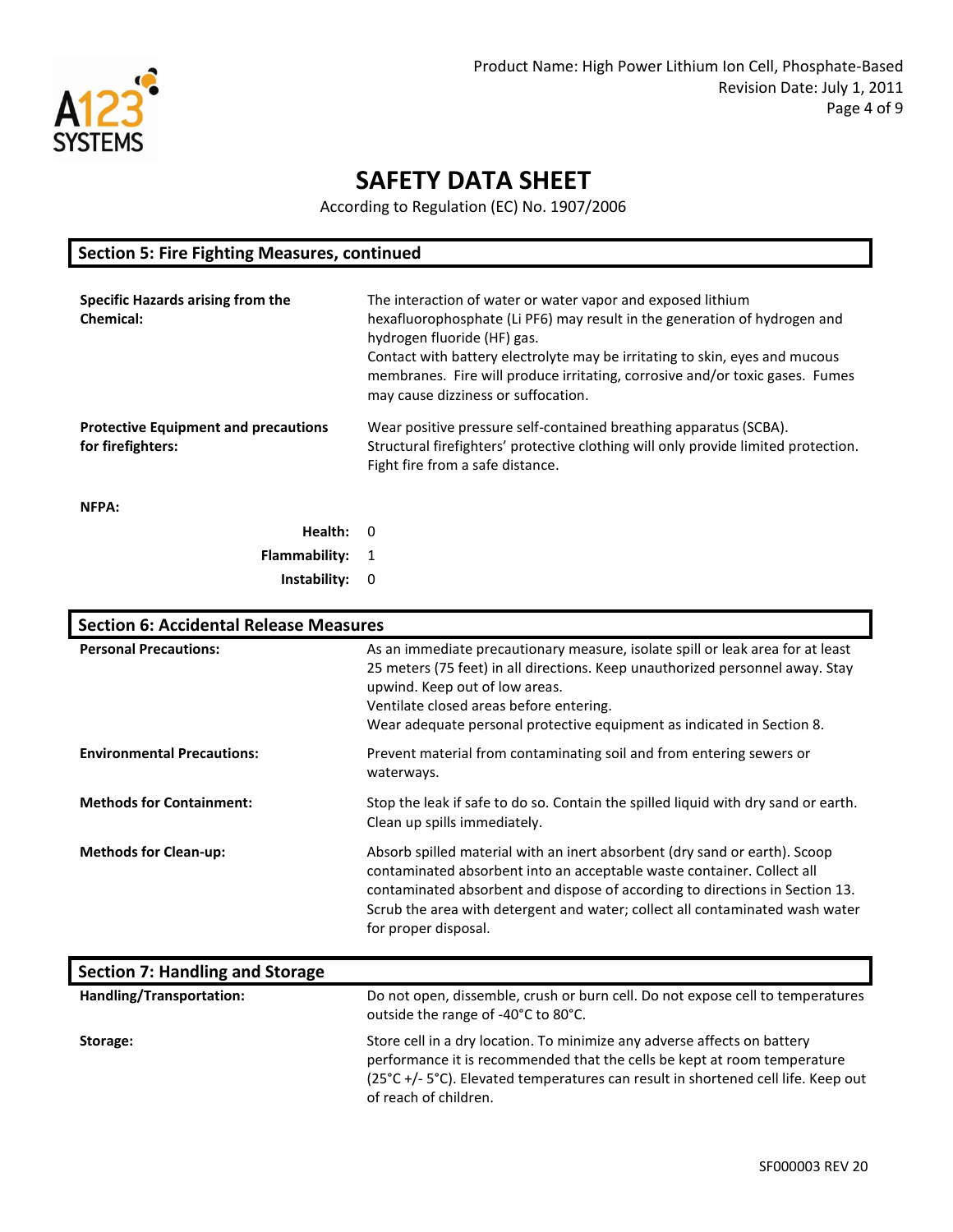

According to Regulation (EC) No. 1907/2006

| <b>Section 8: Exposure Controls/Personal Protection</b> |                                                                                                                                    |  |
|---------------------------------------------------------|------------------------------------------------------------------------------------------------------------------------------------|--|
| <b>Exposure Limit Values:</b>                           | Airborne exposures to hazardous substances are not expected when product is                                                        |  |
|                                                         | used for its intended purpose.                                                                                                     |  |
| <b>Engineering Controls:</b>                            | Use local exhaust ventilation or other engineering controls to control sources<br>of dust, mist, fume and vapor.                   |  |
| <b>Personal Protection:</b>                             |                                                                                                                                    |  |
| <b>Respiratory Protection:</b>                          | Not necessary under normal conditions.                                                                                             |  |
| <b>Skin Protection:</b>                                 | Not necessary under normal conditions. Wear neoprene or natural rubber<br>gloves if handling an open or leaking cell.              |  |
| <b>Eve Protection:</b>                                  | Not necessary under normal conditions. Wear safety glasses if handling an<br>open or leaking cell.                                 |  |
| <b>Other Protective Equipment:</b>                      | Not necessary under normal conditions. Have a safety shower and eye-wash<br>fountain readily available in the immediate work area. |  |
| <b>Hygiene Measures:</b>                                | Do not eat, drink or smoke in work areas. Maintain good housekeeping.                                                              |  |

### **Section 9: Physical and Chemical Properties**

| <b>Physical State:</b>       | Solid          | Vapor Pressure (mm Hg @ 20°C):        | Not applicable |
|------------------------------|----------------|---------------------------------------|----------------|
| Appearance:                  | Cell           | <b>Vapor Density:</b>                 | Not applicable |
| pH:                          | Not applicable | <b>Solubility in Water:</b>           | Insoluble      |
| <b>Relative Density:</b>     | Not available  | Water / Oil distribution coefficient: | Not applicable |
| <b>Boiling Point:</b>        | Not applicable | <b>Odor Type:</b>                     | Odorless       |
| <b>Melting Point:</b>        | Not applicable | <b>Odor Threshold:</b>                | Not applicable |
| Viscosity:                   | Not applicable | <b>Evaporation Rate:</b>              | Not applicable |
| <b>Oxidizing Properties:</b> | Not applicable | Auto Ignition Temperature (°C):       | Not applicable |
| Flash Point and Method (°C): | Not applicable | Flammability Limits (%):              | Not applicable |

### **Section 10: Stability and Reactivity**

| Stability:<br><b>Conditions to Avoid:</b>  | Stable<br>Avoid exposing the cell to fire or temperatures above 80°C. Do not<br>disassemble, crush, short or install with incorrect polarity. Avoid mechanical<br>or electrical abuse.                            |
|--------------------------------------------|-------------------------------------------------------------------------------------------------------------------------------------------------------------------------------------------------------------------|
| <b>Incompatible Materials:</b>             | Do not immerse in seawater or other high conductivity liquids.                                                                                                                                                    |
| <b>Hazardous Decomposition Products:</b>   | This material may release toxic fumes if burned or exposed to fire. Breaching<br>of the cell enclosure may lead to generation of hazardous fumes which may<br>include extremely hazardous HF (hydrofluoric acid). |
| <b>Possibility of Hazardous Reactions:</b> | Not available                                                                                                                                                                                                     |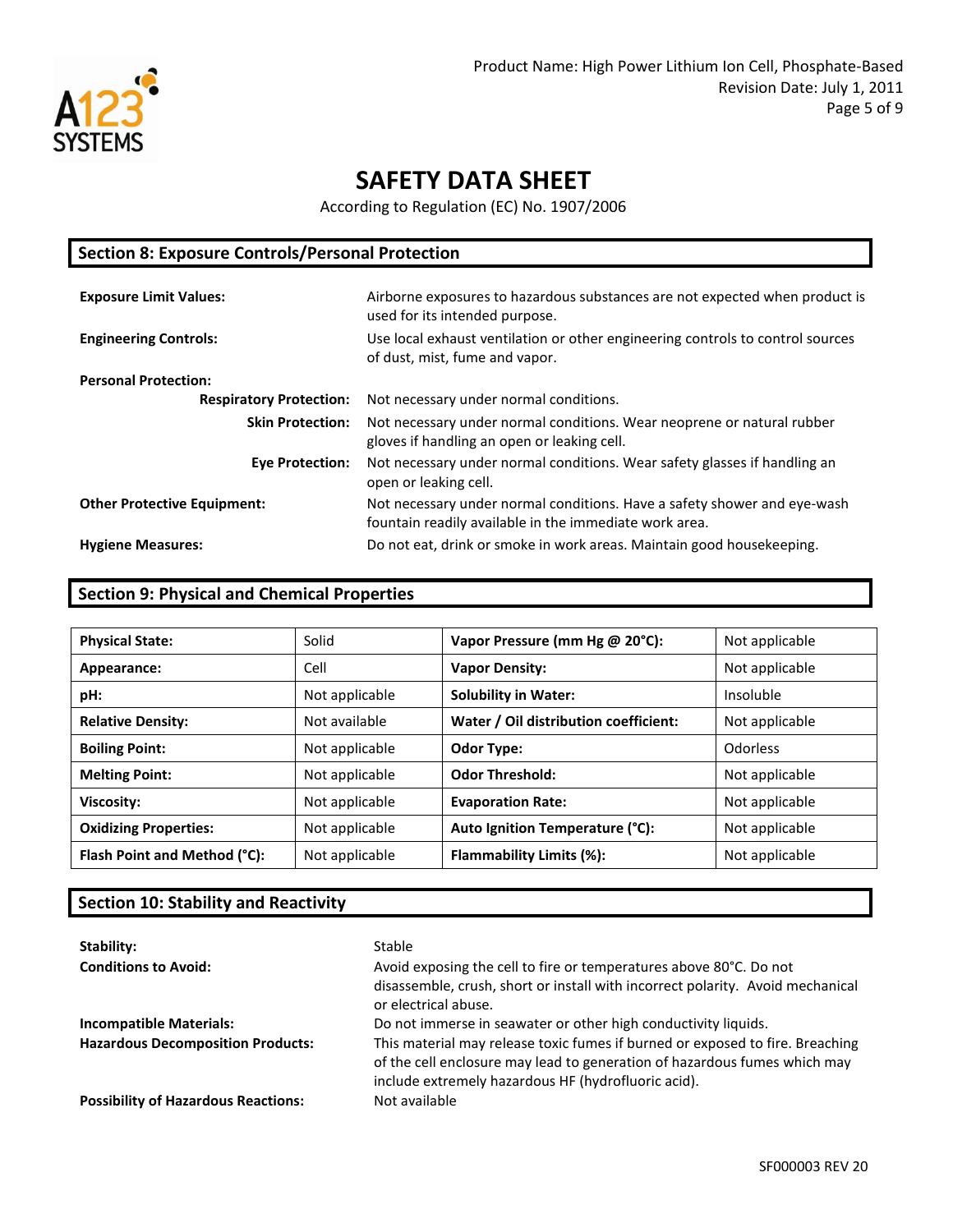

According to Regulation (EC) No. 1907/2006

### **Section 11: Toxicological Information**

| <b>Acute Toxicity Data</b><br><b>Other Toxicity Data</b><br>Irritation: | Acute oral, dermal and inhalation toxicity data are not available for this article.<br>Risk of irritation occurs only if the cell is mechanically, thermally or electrically<br>abused to the point of compromising the enclosure. If this occurs, irritation to the<br>skin, eyes and respiratory tract may occur. |
|-------------------------------------------------------------------------|---------------------------------------------------------------------------------------------------------------------------------------------------------------------------------------------------------------------------------------------------------------------------------------------------------------------|
| <b>Corrosivity:</b>                                                     | Not applicable                                                                                                                                                                                                                                                                                                      |
| Sensitization:                                                          | Not available                                                                                                                                                                                                                                                                                                       |
| <b>Neurological Effects:</b>                                            | Not applicable                                                                                                                                                                                                                                                                                                      |
| <b>Genetic Effects:</b>                                                 | Not applicable                                                                                                                                                                                                                                                                                                      |
| <b>Reproductive Effects:</b>                                            | Not applicable                                                                                                                                                                                                                                                                                                      |
| <b>Developmental Effects:</b>                                           | Not applicable                                                                                                                                                                                                                                                                                                      |
| <b>Target Organ Effects:</b>                                            | Not applicable                                                                                                                                                                                                                                                                                                      |
| Carcinogenicity:                                                        | Normal safe handling of this product will not result in exposure to substances that<br>are considered human carcinogens by IARC (International Agency for Research on<br>Cancer), ACGIH (American Conference of Governmental Industrial Hygienists,<br>OSHA or NTP (National Toxicology Program).                   |

### **Section 12: Ecological Information**

| Ecotoxicity:                      | Not available                                                               |
|-----------------------------------|-----------------------------------------------------------------------------|
| <b>Mobility:</b>                  | Not available                                                               |
| Persistence and degradability:    | Not readily biodegradable                                                   |
| <b>Bioaccumulative potential:</b> | Not available                                                               |
| <b>Other adverse effects:</b>     | Solid cells released into the natural environment will slowly degrade and   |
|                                   | may release harmful or toxic substances. Cells are not intended to be       |
|                                   | released into water or on land but should be disposed or recycled according |
|                                   | to local regulations.                                                       |

### **Section 13: Disposal Considerations**

| <b>Waste Disposal Method:</b> | Cell recycling is encouraged. Do NOT dump into any sewers, on the ground or into any<br>body of water. Store material for disposal as indicated in Section 7 Handling and Storage.                                                                             |
|-------------------------------|----------------------------------------------------------------------------------------------------------------------------------------------------------------------------------------------------------------------------------------------------------------|
| USA:                          | Dispose of in accordance with local, state and federal laws and regulations.                                                                                                                                                                                   |
| Canada:                       | Dispose of in accordance with local, provincial and federal laws and regulations.                                                                                                                                                                              |
| EC:                           | Waste must be disposed of in accordance with relevant EC Directives and national,<br>regional and local environmental control regulations. For disposal within the EC, the<br>appropriate code according to the European Waste Catalogue (EWC) should be used. |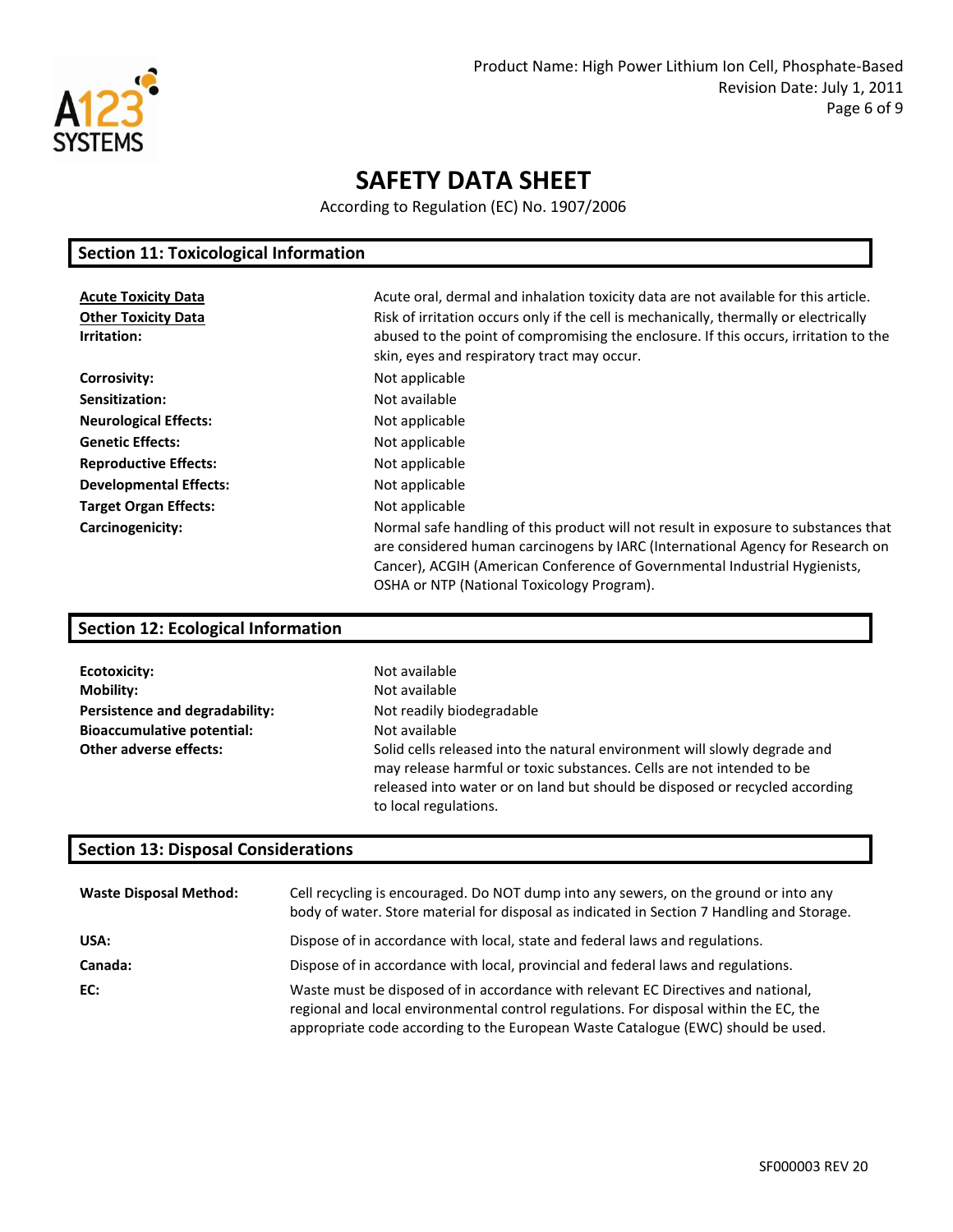

According to Regulation (EC) No. 1907/2006

#### **Section 14: Transport Information**

A123 Systems lithium-ion cells and batteries are designed to comply with all applicable shipping regulations as prescribed by industry and legal standards which includes compliance with the UN Recommendations on the Transport of Dangerous Goods; IATA Dangerous Goods Regulations and applicable U.S. DOT regulations for the safe transport of lithium-ion batteries and the International Maritime Dangerous Goods Code. Each of the listed cells in Section 1 have passed the UN Manual of Tests and Criteria Part III Subsection 38.3, which is required by all of the directives listed above.

In the US, shipments of lithium ion cells and batteries are classified as Class 9, UN3480, Packing Group II, by the U.S. Hazardous Materials Regulations (HMR). Packaging, markings and documentation requirements are defined in Title 49 of the Code of Federal Regulations (CFR), Section 173.185. of the U.S. HMR. Excepted cells and batteries are allowed to be transported within the US without Class 9 packaging and markings, but must conform to other requirements as stipulated in Special Provisions 188 and 189 in the 49 CFR Section 173.185 of the U.S. HMR.

International shipments of lithium ion cells and batteries are generally classified as Class 9, UN3480, Packing Group II, by the International Civil Aviation Organization (ICAO) and the International Maritime Dangerous Goods (IMDG) Code. Packaging, markings and documentation requirements are defined in the International Air Transport Association (IATA) Dangerous Goods Regulations (DGR) Packing Instructions 965 and Packing Instruction P903 of the IMDG Code. Excepted cells and batteries are allowed to be transported internationally without Class 9 packaging and markings, but must conform to other requirements as stipulated in Packing Instructions 965 of the IATA DGR and Special Provision 188 under the IMDG Code.

#### **Section 15: Regulatory Information USA TSCA Status:** All ingredients in the product are listed on the TSCA inventory. **SARA Title III:**  Sec. 302/304: Sec: 311/312: Sec. 313: CERCLA RQ None None None None **California Prop 65 :** This product does not contain chemicals known to the State of California to cause cancer or reproductive toxicity. **Canada** This product has been classified in accordance with the hazard criteria of the *Controlled Products Regulations* and the SDS contains all the information required by the *Controlled Products Regulations*. **WHMIS Classification:** Not Controlled **New Substance Notification Regulations:** Lithium hexafluorophosphate is listed on the NDSL. All other ingredients in the product are listed, as required, on Canada's Domestic Substances List (DSL). **NPRI Substances:** This product does not contain any NPRI chemicals.

SF000003 REV 20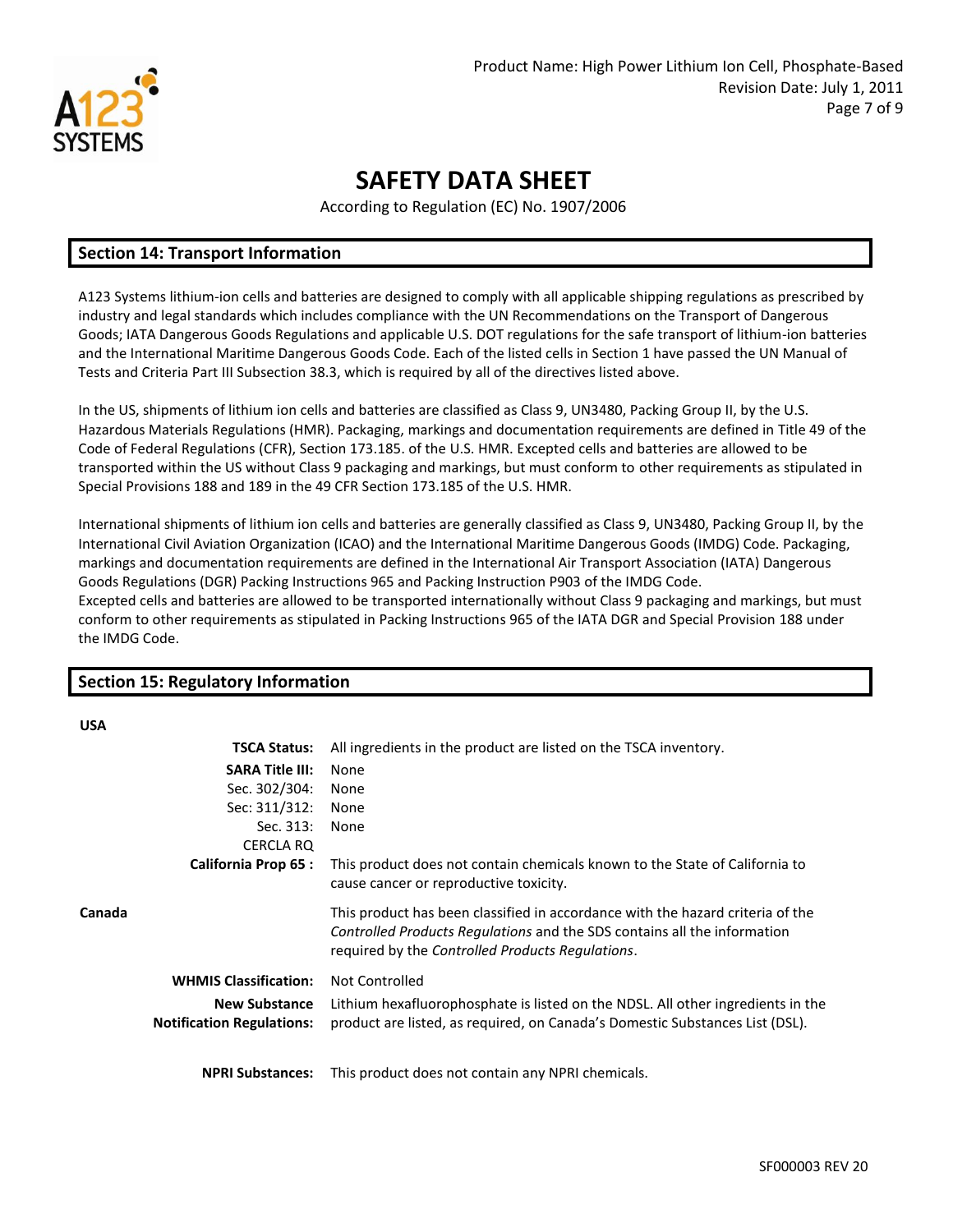

According to Regulation (EC) No. 1907/2006

#### **Section 15: Regulatory Information, continued**

**EC Classification for the Substance/Preparation:**  This product is not classified as hazardous according to Regulation (EC) No. 1272/2008. Keep out of the reach of children.

#### **EINECS Status:**

| <b>Cell component</b>   | <b>Chemical Name</b>                                                                                                                                                  | CAS No.                                                       | <b>EINECS</b>                                                  | Concentration range in<br>electrolyte (w/w %) | <b>Mass range in</b><br>cell $(g/g \% )$ |
|-------------------------|-----------------------------------------------------------------------------------------------------------------------------------------------------------------------|---------------------------------------------------------------|----------------------------------------------------------------|-----------------------------------------------|------------------------------------------|
| Electrolyte salt        | Lithium<br>hexafluorophosphate                                                                                                                                        | 21324-40-3                                                    | 244-334-7                                                      | $10 - 20$                                     | $1 - 5$                                  |
| Electrolyte<br>solvents | Includes one or more of the<br>following:<br>Ethylene Carbonate,<br>Propylene Carbonate,<br>Diethyl Carbonate,<br>Dimethyl Carbonate<br><b>Ethyl Methyl Carbonate</b> | $96 - 49 - 1$<br>108-32-7<br>105-58-8<br>616-38-6<br>623-53-0 | 202-510-0<br>203-572-1<br>203-311-1<br>210-478-4<br>Not Listed | $80 - 90$                                     | $10 - 20$                                |

**Section 16: Other Information**

**Preparation Information:**  October 13, 2009 **Revision Date: Revision Summary: CED** October 13, 2009:  $\bullet$ Revised Section 5 Protective Equipment sub part.  $\bullet$ Revised Section 6 Personal Precautions sub part. Reformatted parts of SDS.  $\bullet$ March 4, 2010: Revised Section 14 and removed reference to IATA edition and packing instruction  $\bullet$ part. September 23, 2010: Added APP72161227-M1-A to cell list.  $\bullet$ Updated A123 SYSTEMS logo.  $\bullet$ Format changes to accommodate web posting. March 30, 2011 (REV 19): Added AMP20M1HD-A to cell list.  $\bullet$ Updated NFPA information.  $\bullet$  $\bullet$ Updated temperatures in section 7.  $\bullet$ Updated section 14. Updated company address. July 1, 2011 (REV 20): Added ANR26650M1B to cell list.  $\bullet$ 

 $\bullet$ Added under section 8, Other Protective Equipment, "Not necessary under normal conditions"